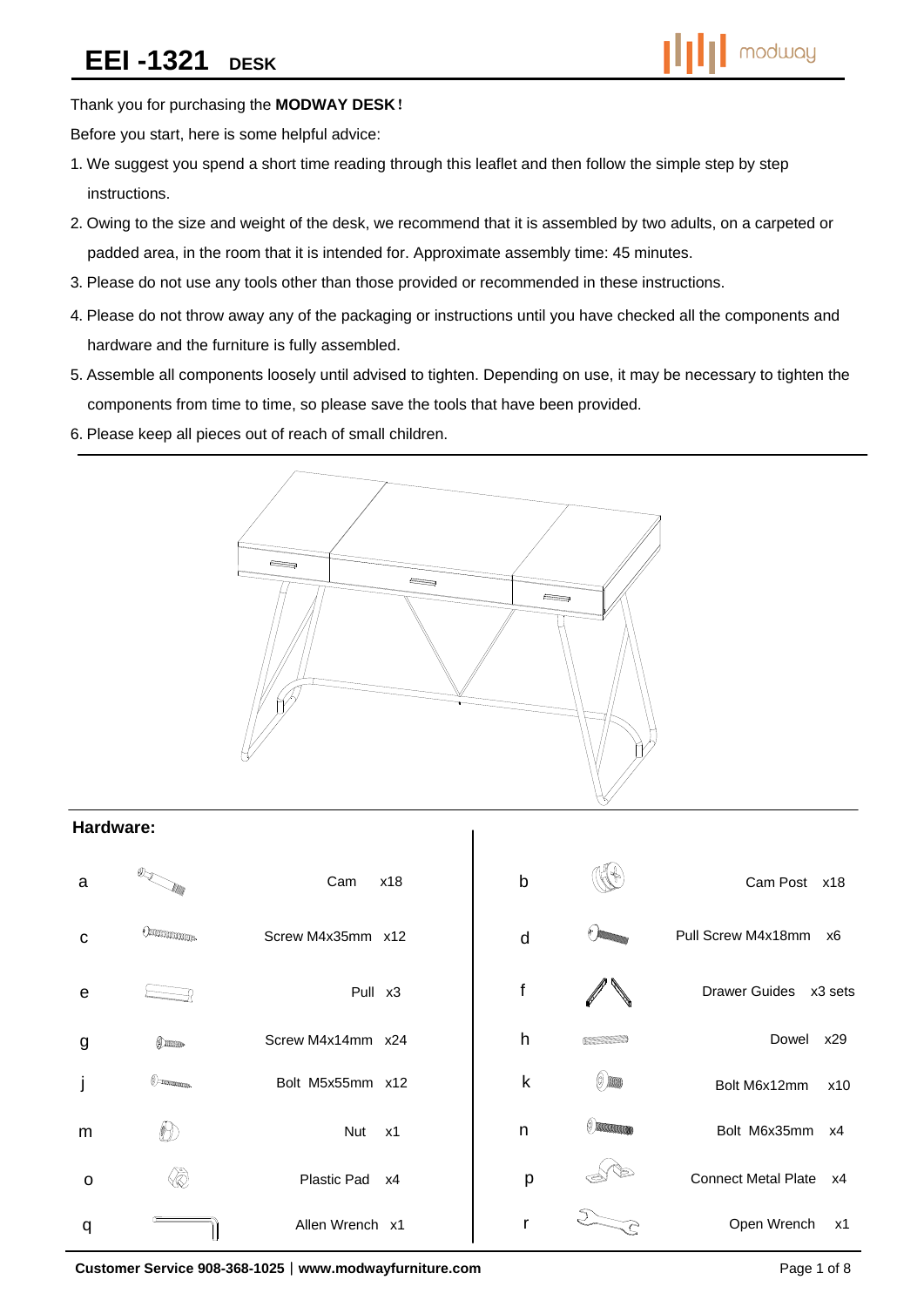modway



### **Component:**

| A <sub>1</sub> | Center Top Panel<br>x1               | A2             | Side Top Panel     | x2             |
|----------------|--------------------------------------|----------------|--------------------|----------------|
| B              | <b>Bottom Panel</b><br>x1            | C              | Left Side Panel    | x <sub>2</sub> |
| D              | Right Side Panel<br>x1               | Е              | Left Divide Panel  | x2             |
| F              | Right Divide Panel<br>x <sub>2</sub> | G              | <b>Back Panel</b>  | x1             |
| H              | Left Side Leg<br>x1                  | J              | Right Side Leg     | x1             |
| K              | <b>Top Rail</b><br>x1                | L              | Support Rail       | x1             |
| M              | <b>Bottom Rail</b><br>x1             | N <sub>1</sub> | Side Drawer Front  | x2             |
| N <sub>2</sub> | Side Drawer Back<br>x2               | N <sub>3</sub> | Drawer Left Side   | x3             |
| N4             | Drawer Right side<br>x3              | N <sub>5</sub> | Side Drawer Bottom | x <sub>2</sub> |
| L1             | Center Drawer Front x1               | L2             | Center Drawer Back | x1             |
| L <sub>5</sub> | Center Drawer Bottom<br>x1           |                |                    |                |
|                |                                      |                |                    |                |

| A2  | Side Top Panel     | х2 |
|-----|--------------------|----|
| С   | Left Side Panel    | x2 |
| Е   | Left Divide Panel  | х2 |
| G   | Back Panel         | x1 |
| J   | Right Side Leg     | x1 |
| L   | Support Rail       | x1 |
| N1  | Side Drawer Front  | х2 |
| N3  | Drawer Left Side   | xЗ |
| N5  | Side Drawer Bottom | х2 |
| l 2 | Center Drawer Back | x1 |
|     |                    |    |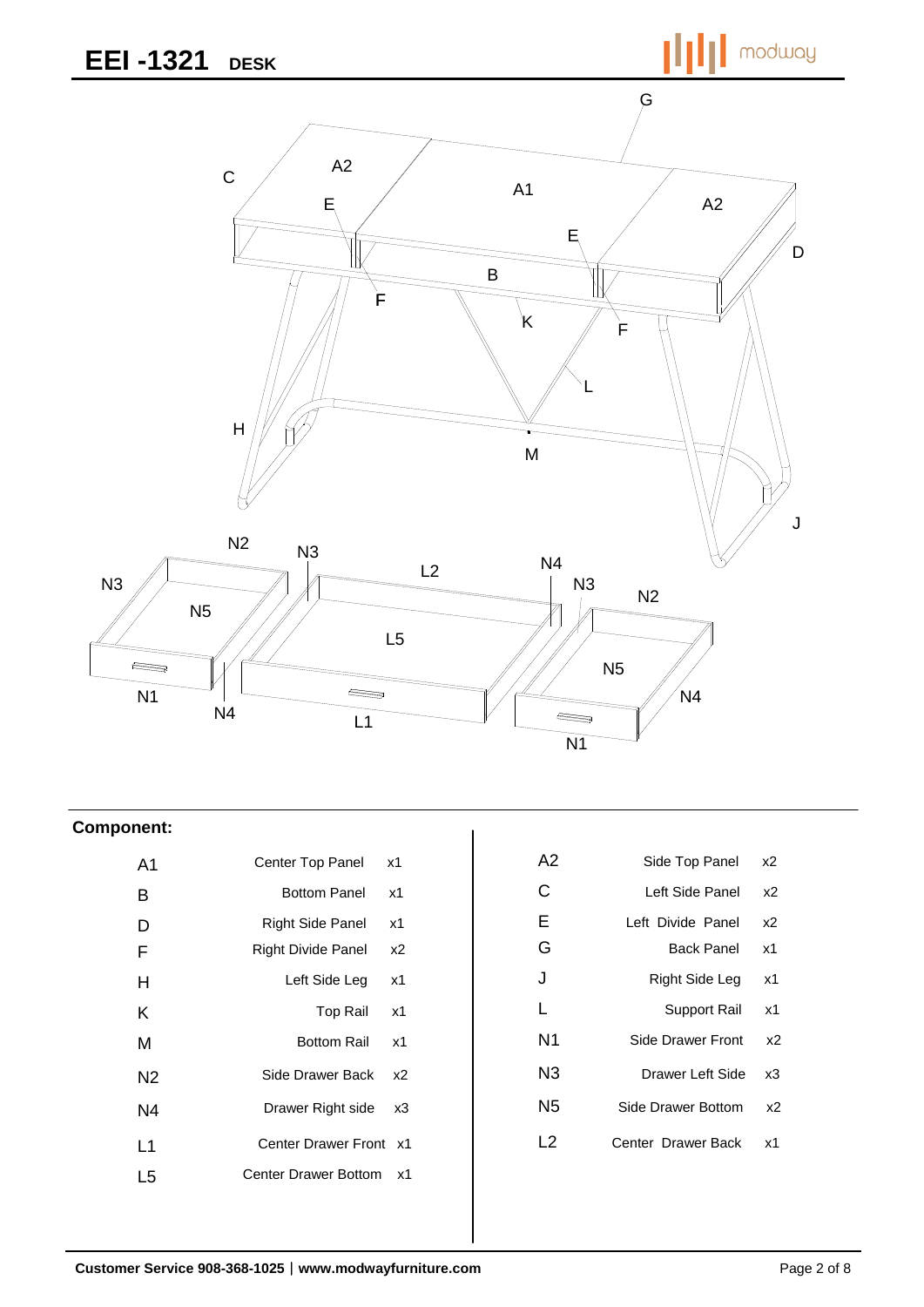



### **STEP 1:**

Place 1pc **Side Drawer Front (N1),**1pc **Side Drawer Back,**1pc **Left Drawer Side (N3),** 1pc **Right Drawer Side (N4)** and 1pc **Side Drawer Bottom (N5)** together as shown.

Attach them by 2pcs **Cam Post (a),** 2pcs **Cam (b),** 4pcs **Screw (c),** tighten **the Screws (c)** and **Cam (b)**  Attach 1pc Pull (e) to the Side Drawer Front (N1) by using 2pcs Pull Screw (d).

Fully tighten **Cams (b), Screws (c), Pull Screws (d)** with **Phillips Head Screw Driver** (not included).

Repeat the same steps and hardware for the other Side Drawer and Centre Drawer as shown.

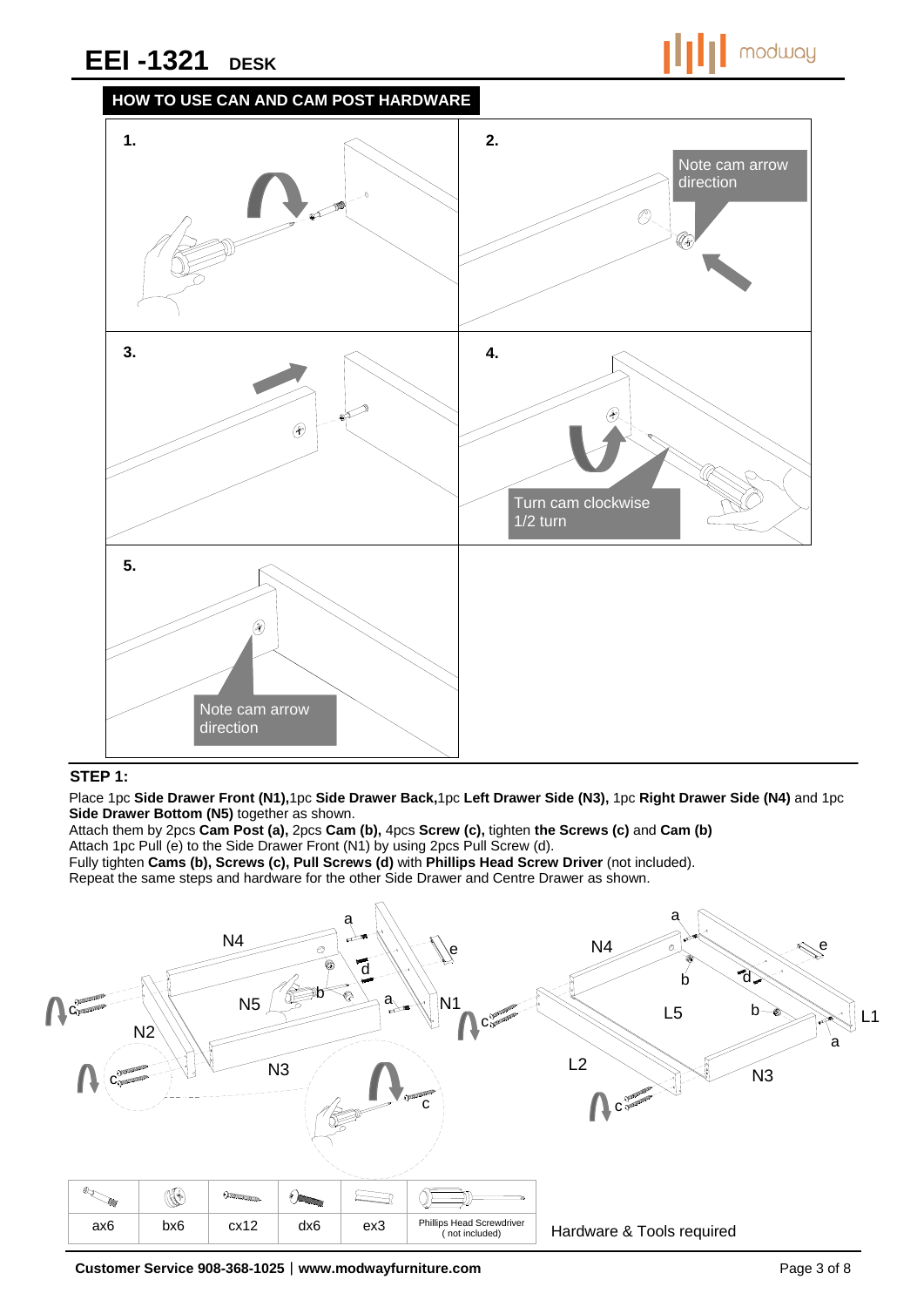

### **STEP 2:**

Place the **Side Panels (C&D), Divide Panels (E&F)** upside down on a carpeted or padded surface.

Attach the 3 sets **Drawer Guides (f)** to the **Side Panels (C&D)** and **Divide Panels (E&F)** by using **12pcs Screw (g)** as shown. Use **Phillips Head Screwdriver (not included)** to tighten the **Screws (g)** clockwise until secure.



| $\mathscr{P}$<br>N | $M_{\rm mm}$ |                                             |                           |
|--------------------|--------------|---------------------------------------------|---------------------------|
| fx3                | qx12         | Phillips Head Screwdriver<br>(not included) | Hardware & Tools required |

### **STEP 3:**

Insert 12pcs **Cam Post (a)** into the corresponding holes on the **Top Panels (A1&A2)** as shown. Insert 14pcs **Dowel (h)** into the corresponding holes on the **Top Panels (A1&A2)** as shown.

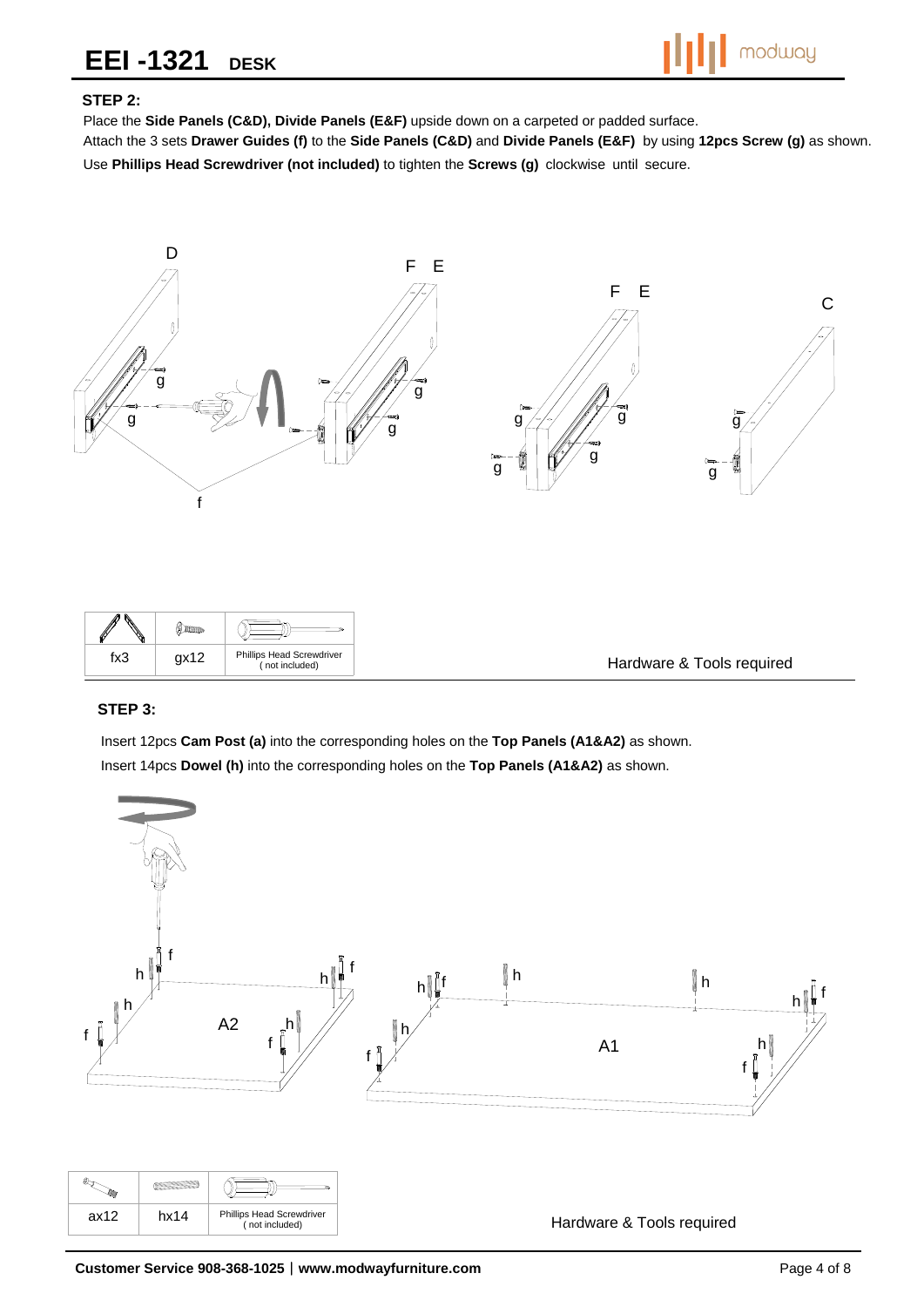

### **STEP 4:**

Please put the **Top Panels(A1&A2))** upside down on a carpeted or padded surface.

Place the **Side Panels (C&D), Divide Panels (E&F)** to the **Top Panels (A1&A2)** as shown.

Attach them by using 12pcs **Cam (b).**

Use **Phillips Head Screwdriver (not included)** to tighten the **Cams (b)** clockwise until secure.



### **STEP 5:**

Place the **Back Panel (G)** to the **Top Panels (A1&A2)** as shown.

Insert 15pcs **Dowel (h)** into the corresponding holes on the **Side Panel (C&D), Divide Panels (E&F)** and **Back Panel (G).**



 $\sqrt{2}$ Œ hx15 Phillips Head Screwdriver<br>
(not included)

Hardware & Tools required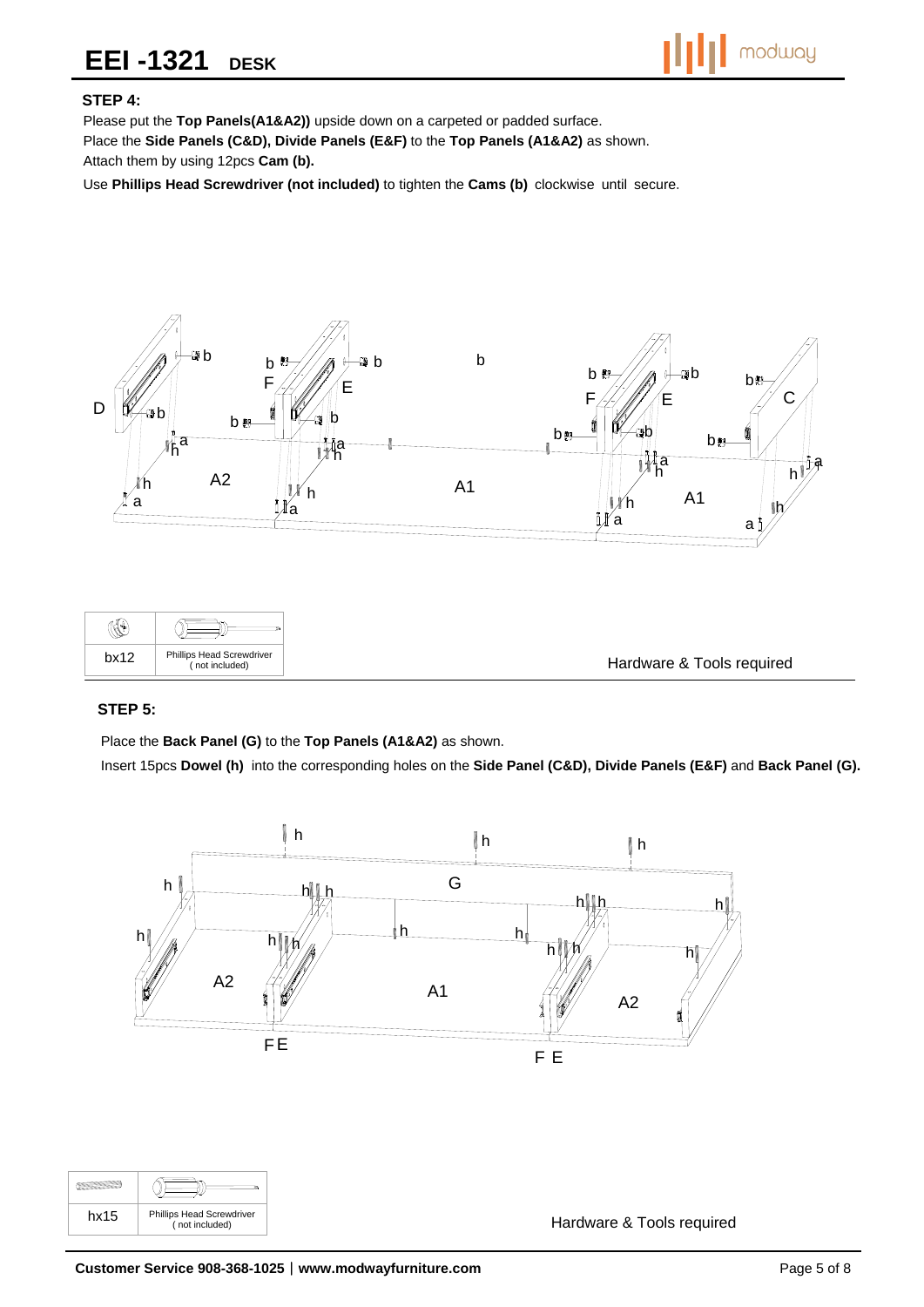

### **STEP 6:**

Please put Assembled **Top Panel(A1&A2)** upside down on a carpeted or padded surface.

Place the **Bottom Panel (B)** to the assembled **Side Panels (C&D)**, **Divide Panels (E&F)** and **Back Panel (G)** as shown.

Attach them by using 12pcs **Bolt (j).**

Use **Allen Wrench (q)** to tighten the **Bolts (j)** clockwise until secure.



### **STEP 7:**

Pull out the 3 sets metal drawer guides of **Drawer Guides (f).**

Attach the Side Drawers and Center Drawer to the **Drawer Guides (f)** by using 12pcs **Screws (g).**  Use **Phillips Head Screw Driver (not included)** to tighten the **Screws (g)** clockwise until secure.

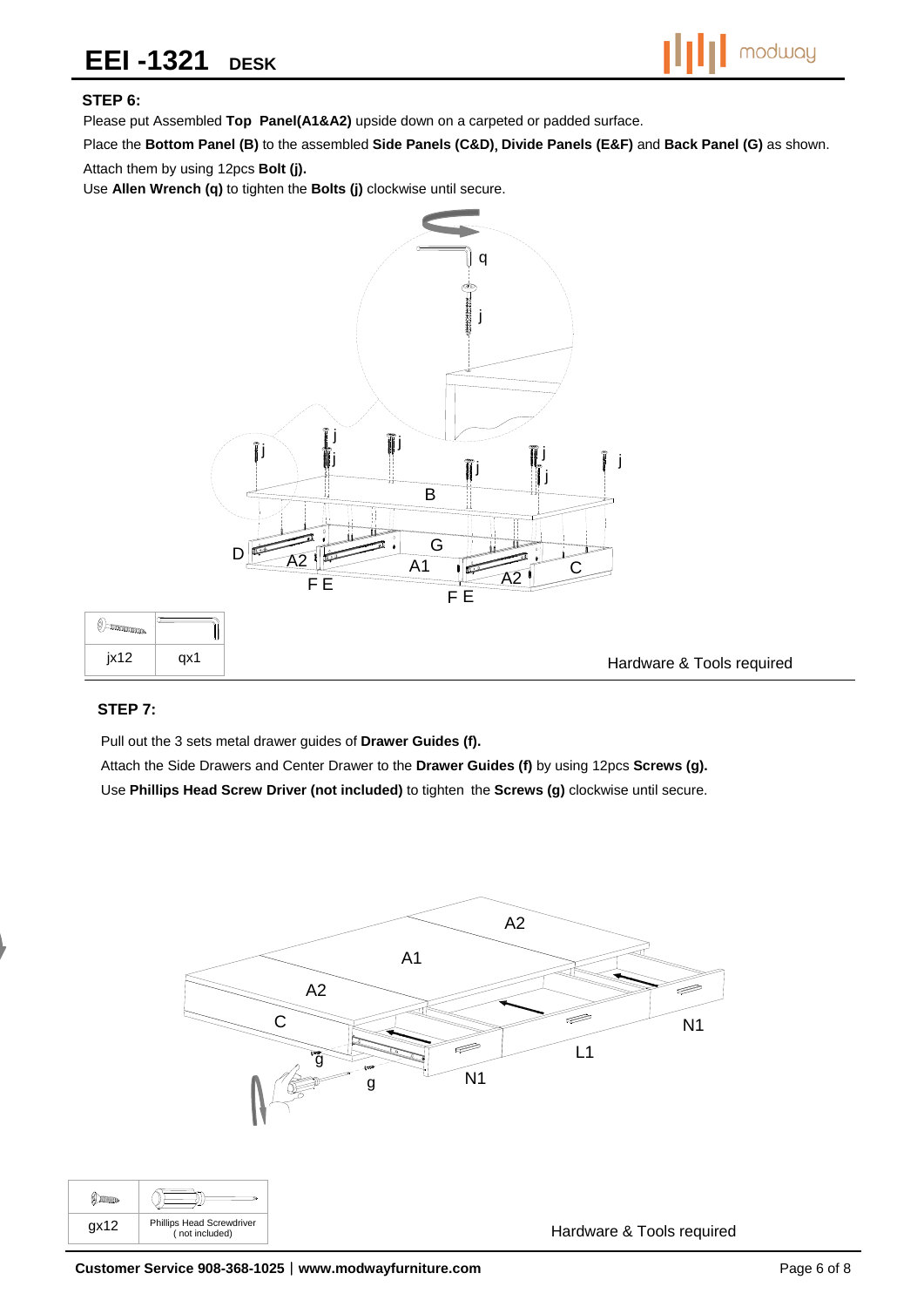

### **STEP 8:**

Place the **Top Rail (K), Bottom Rail (M) and Support Rail (L)** as shown. Attach the **Support Rail (L)** to the **Top Rail (K)** by using 4pcs **Bolt (h).** Use **Allen Wrench (q)** to tighten the **Bolts (k)** clockwise until secure. Attach the **Support Rail (L)** to the **Bottom Rail (M)** by using 1pc **Nut (m)** as shown. Use **Open Wrench (r)** to tighten the **Nut (m)** clockwise until secure.



#### Hardware & Tools required

#### **STEP 9:**

Place the assembled **Top Rail (K)** and **Bottom Rail (M)** as shown.

Attach the **Left Side Leg (H)** and **Right Side leg (J)** to the assembled **Top Rail (K)** and **Bottom Rail (M)** by using 4pcs **Bolt (h).** Use **Allen Wrench (q)** to tighten the **Bolts (n)** clockwise until secure.

Lock 4pc **Plastic Pad (h)** to the **Left Side Leg (H)** and **Right Side leg (J)** as shown.